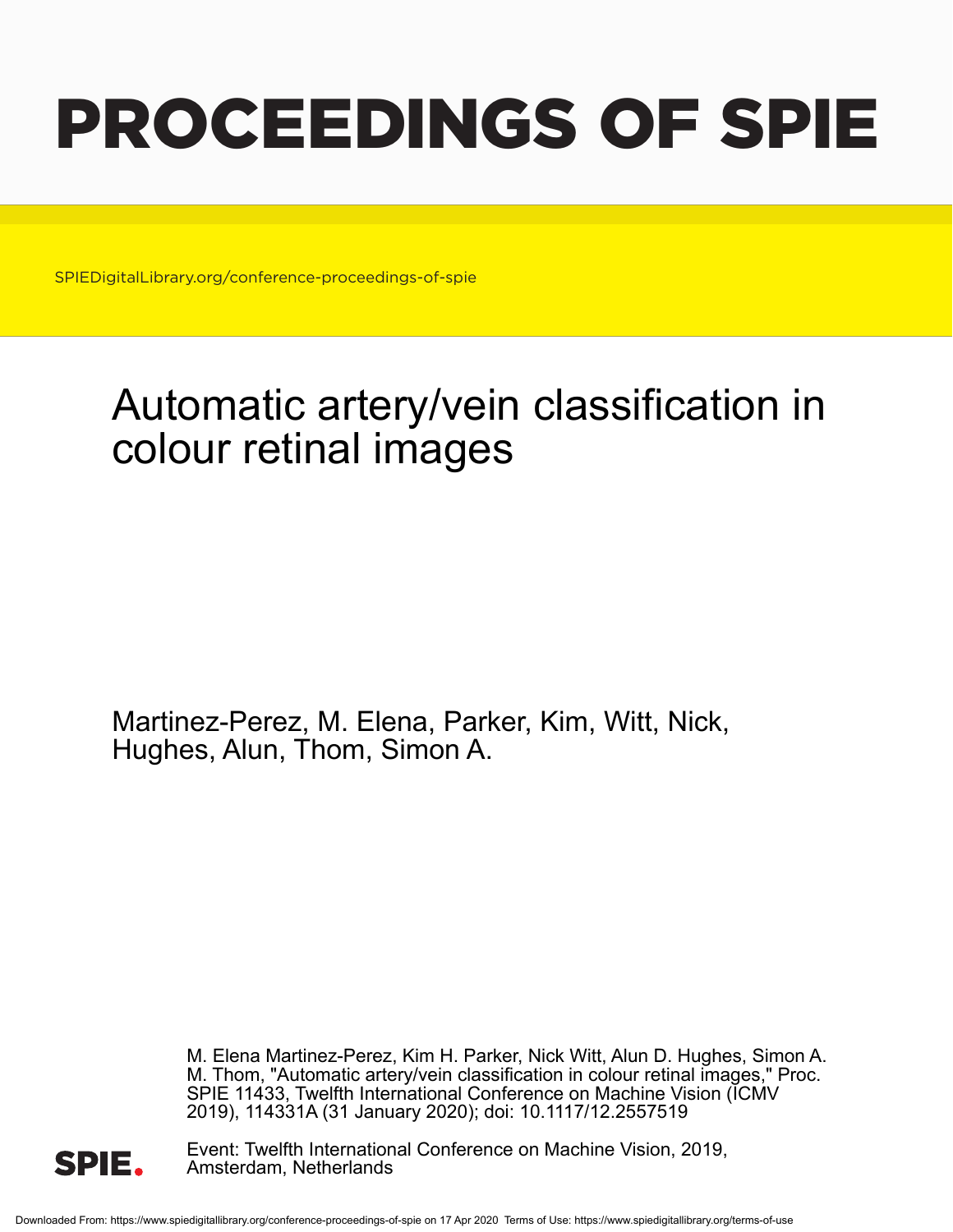### **Automatic artery/vein classification in colour retinal images**

Martinez-Perez, M Elena<sup>1,2</sup>; Parker, Kim H<sup>3</sup>; Witt, Nick<sup>3</sup>; Hughes, Alun D<sup>4,5</sup> and Thom, Simon A M<sup>2</sup>

<sup>1</sup> Department of Computer Science, Institute of Research in Applied Mathematics and Systems, National Autonomous University of Mexico, CDMX, <sup>2</sup> Faculty of Medicine, National Heart & Lung Institute, Imperial College, London, UK, <sup>3</sup> Department of Bioengineering, Imperial College, London, UK, 4 Institute of Cardiovascular Science, University College London, London, UK,

 ${}^{5}$ MRC Unit for Lifelong Health and Ageing at UCL, London, UK.

#### **ABSTRACT**

Quantitative imaging of retinal arteries and veins offers unique insights into cardiovascular and microvascular diseases but is laborious. We developed and tested a method to automatically identify arterial/venular (A/V) vessels in digital retinal images in conjunction with a semi-automatic segmentation technique. Methods of segmentation of blood vessels and the optic disc (OD) was performed as previously described, using a dataset of 10 colour fundus images. Using the OD as a reference a graph representation was constructed using the vessel skeletons. Vessel bifurcations and crossings were identified based on direction and local geometry, and A/V classification was carried out by fuzzy logic classification using colour information. Results were compared with expert classification. Preliminary results showed an average true positive rate for arteries of TPR<sub>A</sub>=0.83 and TPR<sub>V</sub>=0.74 for veins. With an overall average of TPR<sub>all</sub>=0.79 for both vessel type jointly. Computer-based systems can assess local and global aspects of the retinal microvascular architecture, geometry and topology. Automated A/V classification will facilitate efficient cost-effective assessment of clinical images at scale.

**Keywords:** Automatic classification, artery/vein classification, fundus images, graph representation, fuzzy c-means.

#### **1. INTRODUCTION**

The retina is one place in the human body where an almost entire network of blood vessels can be viewed directly in vivo and examined for pathological changes. By using an ophthalmoscope to look through the pupil, one can see a magnified image of the retina and the blood vessels that course across its anterior surface.

Blood vessel morphology can be an important indicator for many diseases such as diabetes, hypertension and arteriosclerosis. Arteries and veins have many observable features such as diameter, length, branching angle, colour and tortuosity. The measurement of geometrical or topological changes can be applied to a variety of clinical studies: screening, diagnosis and evaluation of treatment [1-3].

The retina is perfused by the central retinal artery which enters the eye in, or beside the optic nerve and branches in the optic disc generating arterial/arteriolar trees that supply the capillaries of the retina. The retinal venules/veins collect the blood from the capillaries and merge into a single central retinal vein that exits the eye through the optic nerve. Both the arterial and venous vessels form binary trees which are relatively random in structure. It is observed that artery-artery and vein-vein crossing seldom, if ever, occur. Additionally, arteries look brighter and thinner than corresponding veins.

Many methods for artery/vein (A/V) classification have been published [4-7]. They differ mainly in the way that they use local information (colour, vessel size, etc.) and global structural/network information. In this work we report a methodology that combines structural information with graph representation and features based on colour to classify vessel trees using fuzzy c-means. The method is preliminary and has been applied and tested using a local database of 10 fundus colour images which have been semi-automatically segmented, and manually marked by one of the authors for evaluation purposes.

> Twelfth International Conference on Machine Vision (ICMV 2019), edited by Wolfgang Osten, Dmitry Nikolaev, Jianhong Zhou, Proc. of SPIE Vol. 11433, 114331A · © 2020 SPIE CCC code: 0277-786X/20/\$21 · doi: 10.1117/12.2557519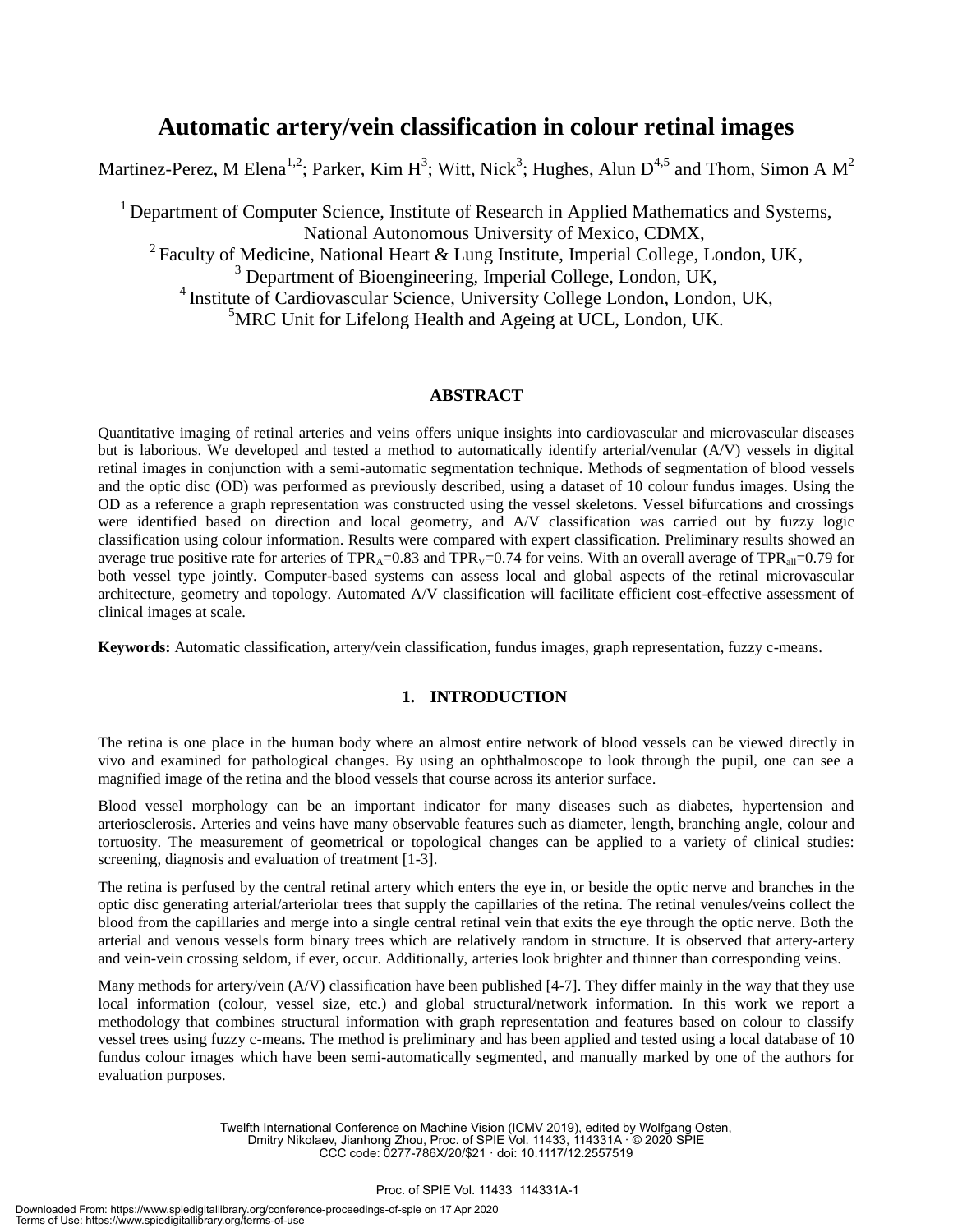#### **2. METHOD**

The method involves three main tasks: i) segmenting blood vessels and the optic disc (OD), erasing the optic disc area from the binary image of vessels; separating the resultant binary image into connected objects (forests); for every forest in the image: thinning the segmented blood vessels to produce their skeletons and detecting terminals and branching points in the skeleton; ii) correcting the crossing points in the skeleton by generating a graph representation of the network; and extracting the vessel trees; iii) computing the fuzzy c-means of the colour features of each forest in a cascade fashion obtaining two classes, P and Q, until all forest are classified. Finally vessel trees are classified as A/V from classes P and Q based on the values of the average cluster centres. Figure 1 depicts a diagram of the method.



Figure 1. Diagram of the stages for the A/V classification method.

The input image for the method is the colour image, the segmented blood vessels and the localisation of the OD, which are derived from the colour image, as shown in Figure 2.



Figure 2. a) Colour image, b) segmented blood vessels and c) localisation of the optic disc.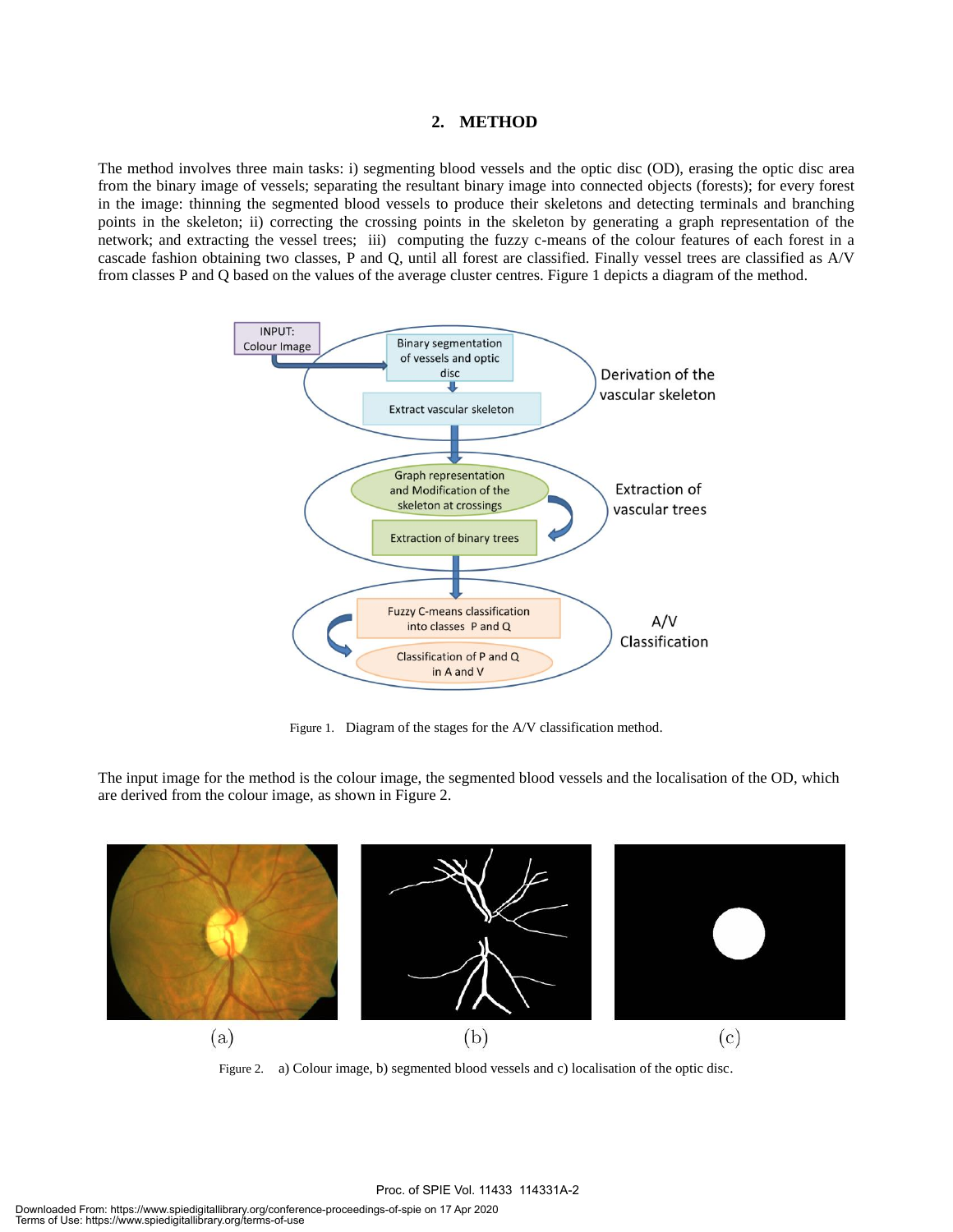#### **2.1 Derivation of the vascular skeletons**

#### **2.1.1 Binary segmentation of vessels and OD**

Blood vessels are segmented and the centre of the OD is localised and used as a reference to establish binary rooted trees [8,9]. For each image, a connected forest with one, two or more rooted trees, are labelled and analysed independently (Figure 3(a)).

#### **2.1.2 Extraction of vascular skeletons**

For each connected forest, the skeletons of the vascular trees are obtained by a thinning process where pixels are eliminated from the boundaries towards the centre without destroying connectivity [10]. From the skeleton lines, terminal and branching points are identified and marked. Pixels with only one neighbour in a 3x3 neighbourhood in the skeleton are labelled as terminal points, and pixels with 3 neighbours are labelled as bifurcation points. Bifurcation points are labelled as –*r*, where *r* is the radius of the maximum circle centred on that point that fits inside the boundary of the segmented vessel, see Figure 3(b). Three different configurations of circles exist: single, two intersecting and three intersecting circles. Some of these configurations will be used during the task of correction of crossing points.



Figure 3. Identification of terminal, branching and crossing points. a) Binary image is separated into connected objects (forests), with roots. One, two, three or more rooted trees in each forest, b) Using the skeleton, terminal and branching points are identified and circles are marked at bifurcations as: single circle, two, or three intersecting circles. c) At first, only two intersecting circles are reconised as crossings, the skeleton is corrected and marked as a crossing, using a variable size window, the bounding box that includes the area of both circles.

#### **2.2 Extraction of vascular trees**

#### **2.2.1 Graph representation**

Using the segments of the skeletons as edges and the terminal and bifurcating points as nodes, a graph is built (Figure 4(a)). A connectivity matrix is defined which contains the connectivity information between nodes. The degree of a node (number of edges connected to it) indicates its topology:  $1 =$  terminal;  $3 =$  bifurcation;  $4 =$  crossing (Figure 4(b)).

Proc. of SPIE Vol. 11433 114331A-3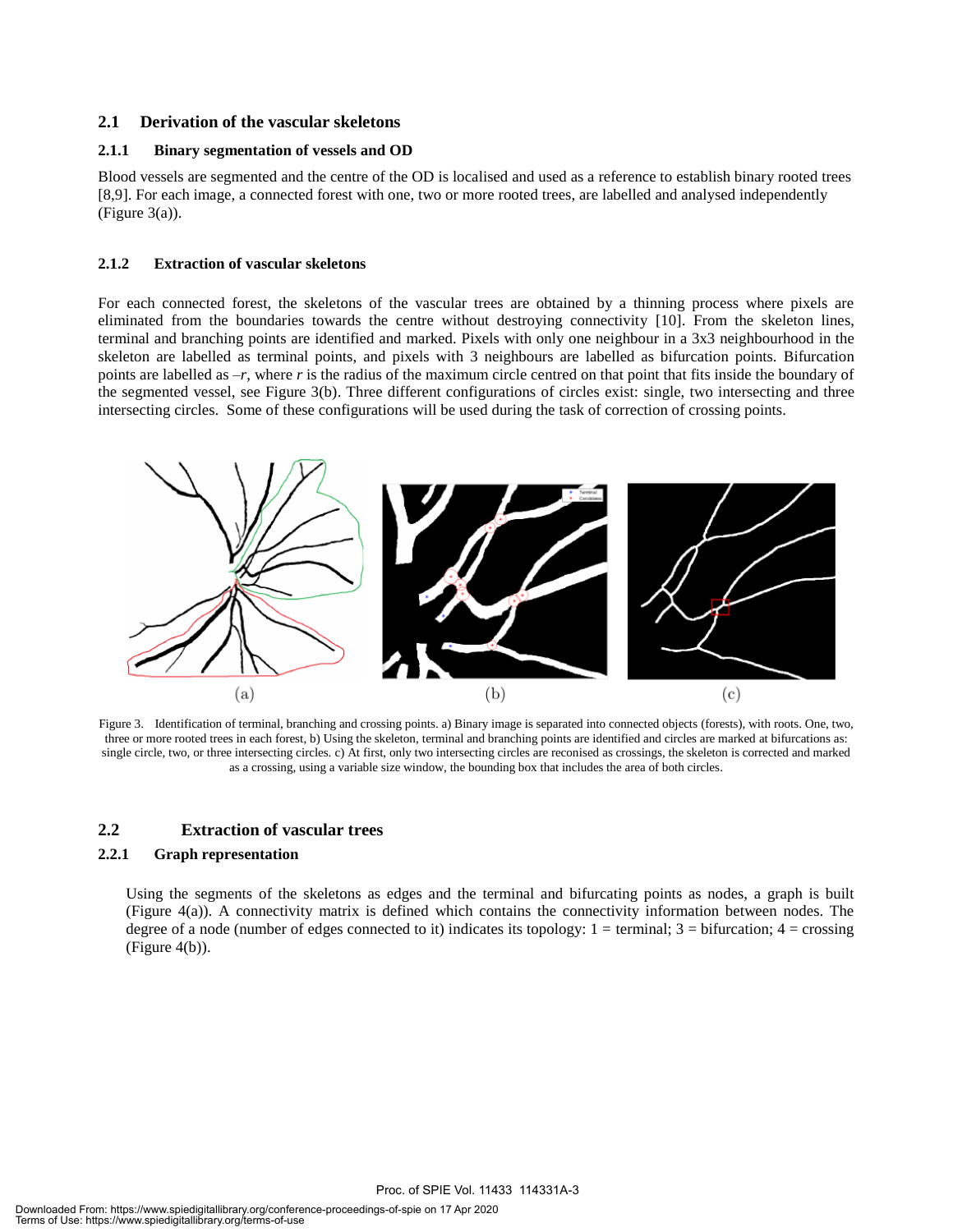

Figure 4. Graph representation and identification of crossing points. a) Vessel segments are edges and terminal or branching points are nodes. b) Adjacency matrix between nodes, the sum of the elementes per row identifies the degree of the node. c) Identifying a crossing point, where OD represents the optic disc,  $r$  is the node being tested as "proper/improper",  $n_i$  are the adjacent nodes to  $r$ , and  $x_i$  are the respective distances from the nodes to the centre of the OD.

#### **2.2.2 Modification of skeleton at crossing points**

Using only the two intersecting circles identified during the task described in section 2.1.2 (Figure 3(b)), a window of a variable size is defined as the bounding box around its area (Figure  $3(c)$ ); if the skeleton intersects the window at four points, this node is defined as a crossing point and a node of degree 4 is updated in the graph. This process fails to identify crossings when two vessels cross at a very acute angle so that the two circles do not intersect, given adjacent single circles. Therefore these single circles are not always "proper" bifurcation points and can give rise to errors in node classification.

Since the rooted trees leave the OD and branch in the direction of the periphery of the retina, a "proper" bifurcation will diverge in a distal rather than a proximal direction. Therefore, we used the center of the OD as a reference location and for every node of degree 3, we check if it is branching away from the OD (a "proper" node) or not (an "improper" node) (Figure 4(c)). For each node *r* we calculate the distances of the three connected nodes from the OD.

$$
d_i = x_{ni} - x_r \tag{1}
$$

If two, out of three,  $d_i$  are negative then  $r$  is an "improper" node and should be joined with the node with a positive  $d_i$ . The skeleton and the adjacency matrix are updated accordingly. Figure 5(a) shows the final version of the skeleton marked as a forest with three rooted trees, where terminals are marked in blue, branches in red and crossings points in green.

#### **2.2.3 Extraction of binary trees**

Finally, we remove the nodes of degree 4 from the graph and update the adjacency matrix accordingly to separate the rooted tree graphs, see Figure 5(b).

Proc. of SPIE Vol. 11433 114331A-4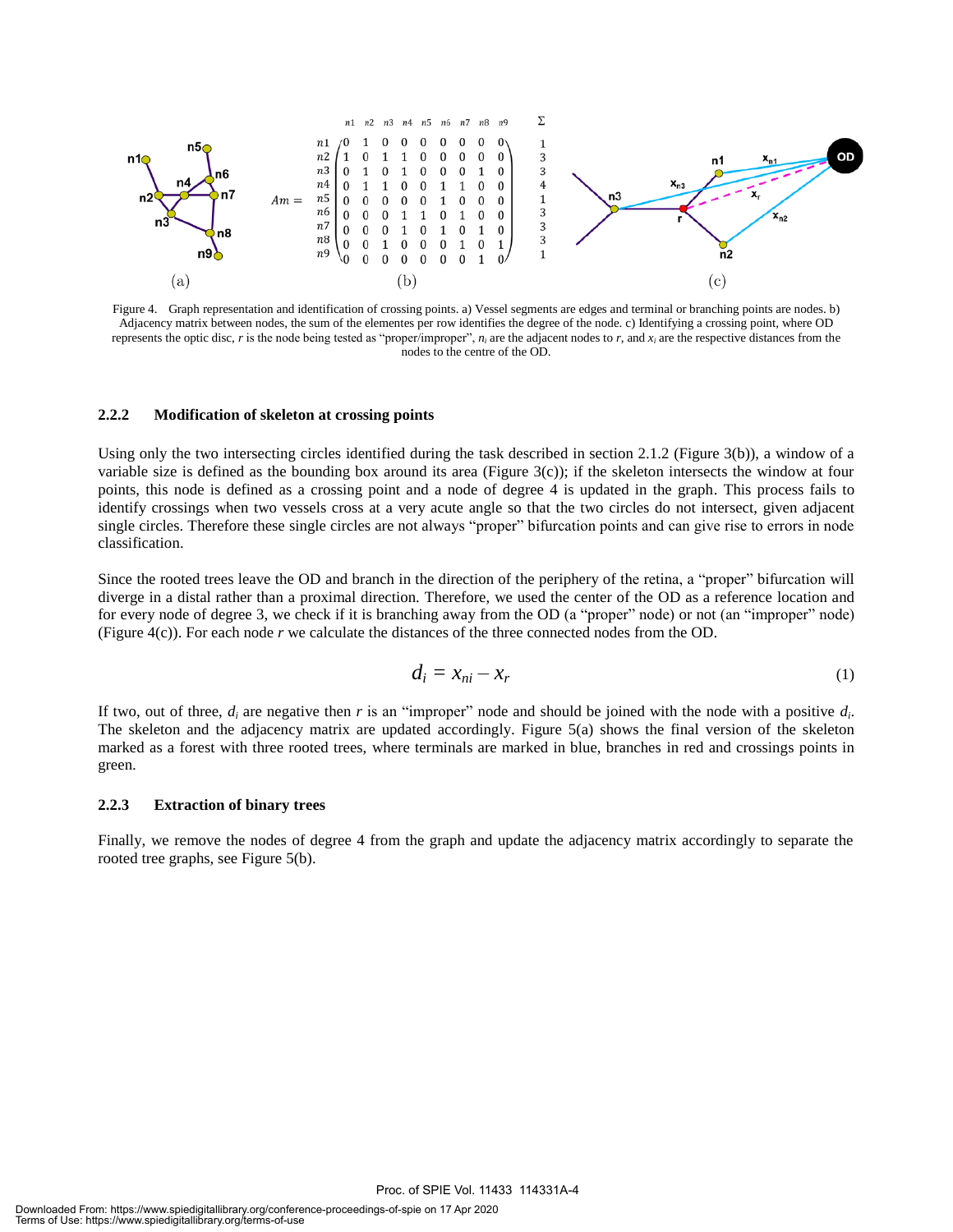

Figure 5. Forests with three rooted trees. a) Final tree skeleton marked based on the information of the graph, terminal points in blue, branching points in red and crossing point in green, and b) by eliminating the nodes of degree 4, the binary trees can be extracted.

#### **2.3 A/V classification**

The classification process runs in the following fashion: first all two rooted forests are classified into two classes P or Q, using fuzzy c-means of a local feature vector. Since we know *a priori* that arteries only cross veins, the two trees must be of different classes. Then three or more rooted forests are classified knowing that a tree can only cross a tree of a different class to itself. All cluster centers obtained by every forest classification are averaged to get a unique cluster centre per class P and Q. Finally all single rooted trees are classified depending on the distance of the mean of their feature vector to that of the nearest average cluster centre.

Some important features from the colour fundus images are taken into account when defining the feature vector: first, as the wavelength of the green light is largely absorbed by blood but is partially reflected by the retinal pigmentation, green light provides excellent contrast and the best overall view of the fundus and the retinal vasculature. Second, in red light, retinal vessels look lighter and are less obvious, with the arteries containing oxygenated haemoglobin appearing lighter compared to the veins which contain ∼40% de-oxygenated haemoglobin [11]. Blue light provides limited additional information to red and green. The fundus images are acquired in RGB colour mode and the feature vector used herein is composed of the red (R) and the green (G) channels.

#### **2.3.1 Fuzzy c-means classification into classes P and Q**

The information in the R and G channels is extracted for all of the pixels along the skeleton line of the root and first branch vessels (RFB) for each root in the connected forest. The Fuzzy c-means technique is based on the minimization of the objective function:

$$
J_m = \sum_{i=1}^{P} \sum_{j=1}^{N} \mu_{ij}^{m} \|v_i - c_j\|^2
$$
\n(2)

where *P* is # of data points. *N* is the # of clusters. *m* controls the degree of fuzzy overlap.  $v_i$  is the *i*th data point.  $c_j$  is the centre of the *j*th cluster.  $\mu_{ij}$  is the degree of membership of  $v_j$  in the *j*th cluster. Figure 6(a) shows the plot of G mean value versus R mean value, with pixel membership of classes P (magenta) and Q (green) illustrated, for *m* = 8.

Proc. of SPIE Vol. 11433 114331A-5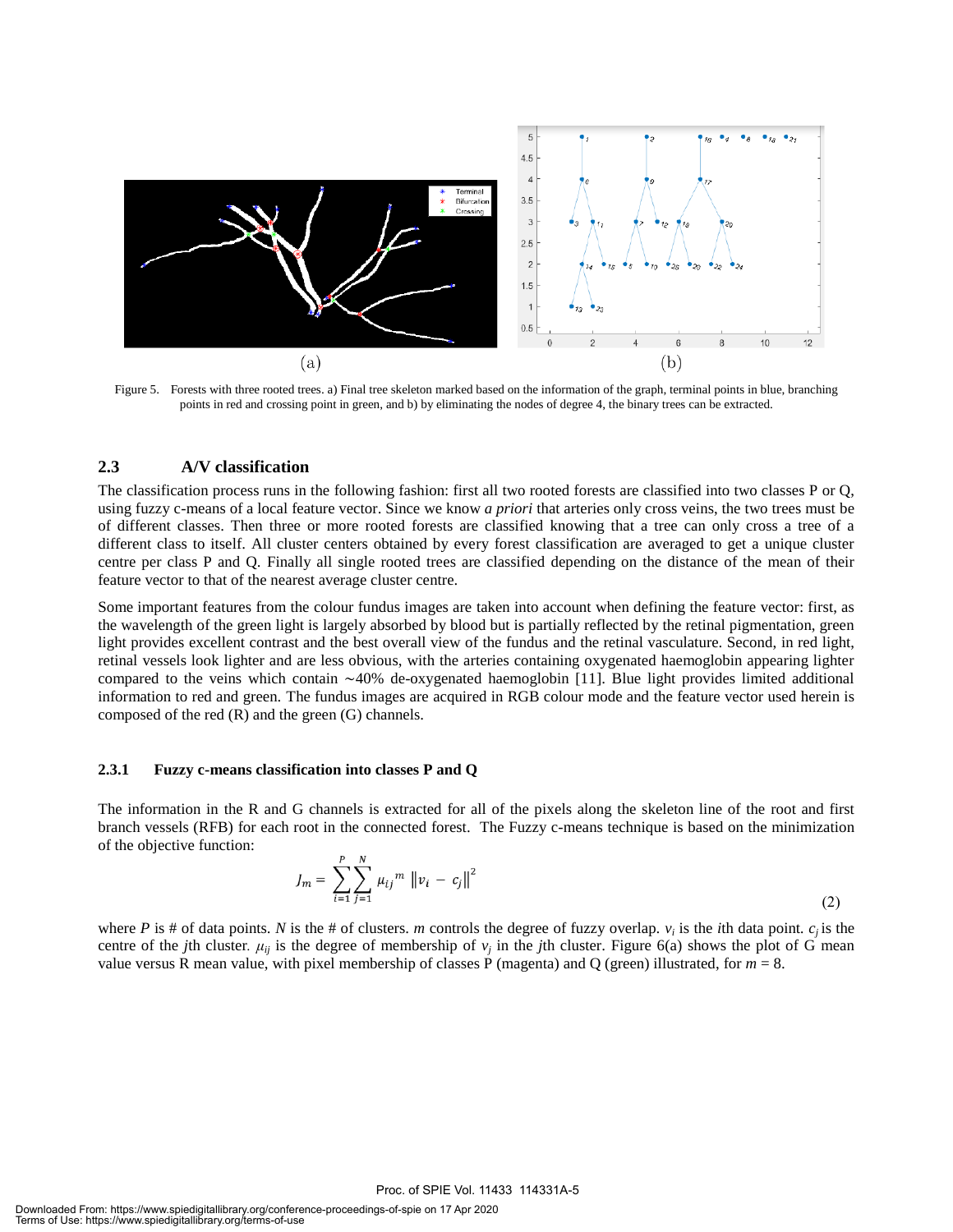

Figure 6. Fuzzy c-means of a two rooted forest. a) Cluster data with cluster centres, features used: green (*x*-axis) and red (*y*-axis) channels, for *m*=8; b) pixels membership for each class P or Q using only the pixels of the skeleton that belong to the root and first branches of each tree, and c) final classification of trees based on the ratio of P and Q for each tree.

For each two rooted connected forest the membership of classes P and Q is computed. Figure 6(b) shows the respective membership class for every pixel of the RFB section of the rooted trees. As it can be seen from Figure 6(b), each RFB section can have pixels that belong to one class or the other, but we know that both trees should be of different class (since they cross). To classify each RFB section of tree as belonging to a single class, a proportion for individual bifurcation is computed as follows:

$$
N_i = P_i + Q_i
$$
  
\n
$$
T_i = \frac{P_i}{N_i}
$$
  
\n
$$
Class P = \max_i T_i
$$
  
\notherwise Class Q (3)

where  $i = \{1, 2\}$ ,  $N_i$  = the number of pixels classified as *P* plus number of pixels classified as *Q* for the RFB section of the tree *i*;  $T_i$  = proportion of pixels of class P in the RFB section of the tree *i*; the maximum proportion between two RFB section of trees is assigned as class P and otherwise as class Q. Figure 6 (c ) shows the final P/Q classification for both complete trees after applying the proportion rule (Eq. 3) and extending the RFB classification to the rest of the tree.

After classifying all connected forests of two rooted trees, a similar idea is applied to three or more rooted trees as long as the classification is made with pairs of intersecting trees. An average of all cluster centers is computed. Finally all single rooted trees are classified depending on the distance of the mean of their feature vector to that of the nearest average cluster centres.

#### **2.3.2 Classification of P and Q into A and V**

The P and Q classifications are based only on relative distances within the feature vectors in the image; No prior knowledge is used in the P/Q classification. Assigning P and Q to A (arteries) and V (veins) is done at the very last step of the process. Using prior knowledge that veins will have a lower intensity than arteries, the class cluster nearest to the origin of the G mean vs. R mean plot is assigned to be V, and the class cluster furthest from the origin is assigned to be A.

#### **3. RESULTS**

Figure 7 shows the results using a database of 10 retinal colour images. The first column of Figure 7 corresponds to the input colour image, the second classification into classes P (magenta) and Q (green), the third to the classification into classes A (red) and V (blue); and the last column represents the manual classification made by one of the authors, where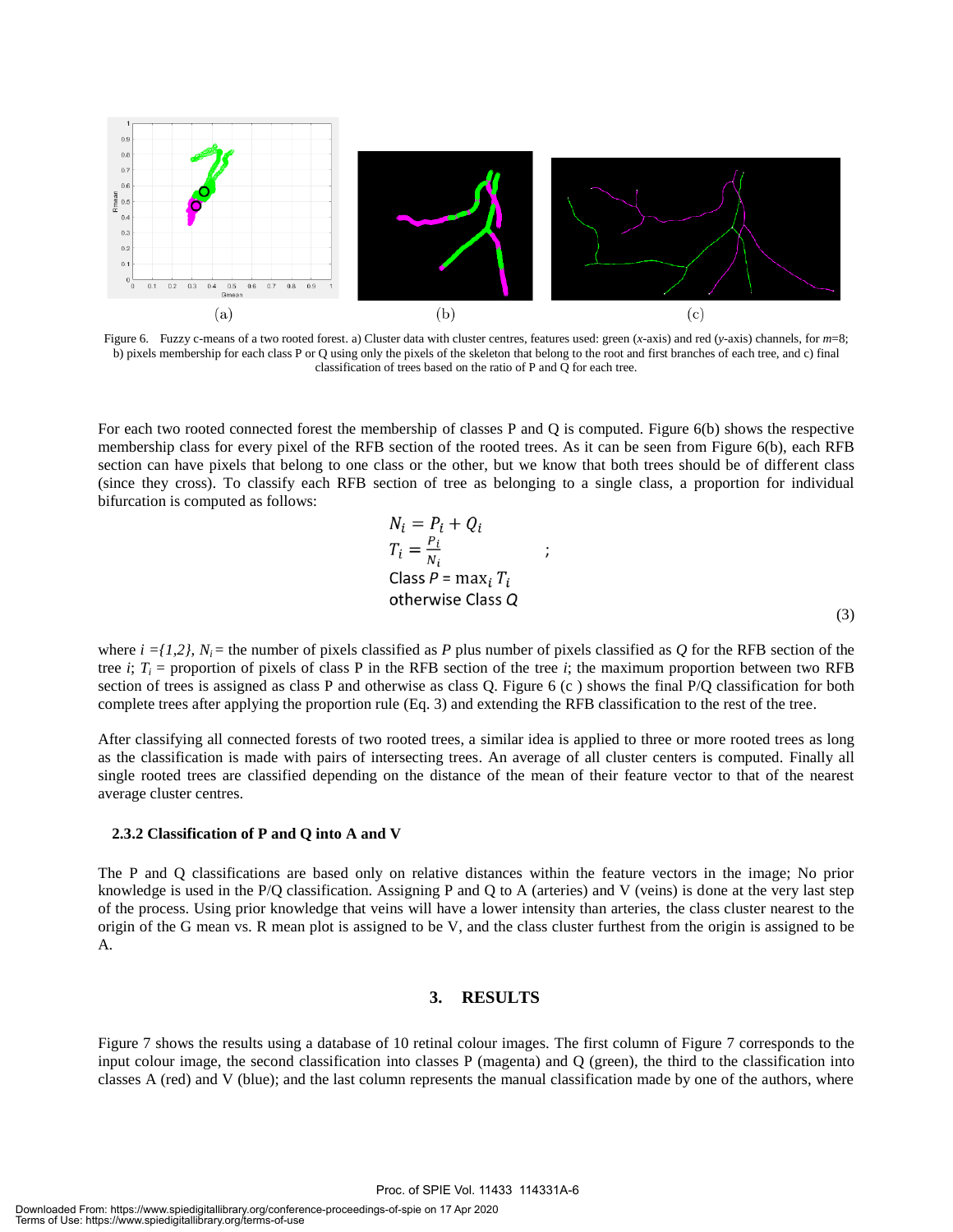A=red and V=blue. The rows of Figure 7 from top to bottom correspond to the best, medium and worst performance in the 10 images.



Figure 7. Examples of A/V classification results. First column: colour image; second column: classes P and Q; third column: classes A and V using the algorithm; and final column: the hand-classified A and V. From top to bottom: best classification performance TPR<sub>A</sub>=0.92 (Image 2 from Table 1); TPR<sub>V</sub>=0.92; medium TPR<sub>A</sub>=0.82, TPR<sub>V</sub>=0.81 (Image 8 from Table 1); and worst TPR<sub>A</sub>=0.66; TPR<sub>V</sub>=0.56 (Image 4 from Table 1).

Performance was measured by computing the true positive rate for arteries and veins compared to that of the manual classification, which was considered ground truth (GT). For each centerline pixel from the complete trees, the true positive rate for arteries ( $TPR_A$ ) is defined as the ratio of correctly classified arterial pixels to all centerline pixels labelled as artery in the GT. The true positive rate for veinular  $(TPR_V)$  is defined as the ratio of correctly classified vein pixels to all centerline pixels labelled as vein in the GT. The overall TPR<sub>all</sub> is the ratio of all centerline pixels correctly classified (arteries and veins) to all centerline pixels labelled as artery or vein in GT. Table 1, summarises the results for each of the 10 images tested.

| Image   | <b>TPRA</b> | <b>TPRV</b> | TPRall |
|---------|-------------|-------------|--------|
|         | 0.80        | 0.35        | 0.62   |
| 2       | 0.92        | 0.92        | 0.92   |
| 3       | 0.76        | 0.94        | 0.85   |
| 4       | 0.66        | 0.56        | 0.61   |
| 5       | 0.93        | 0.63        | 0.79   |
| 6       | 0.96        | 0.53        | 0.75   |
| 7       | 0.71        | 0.93        | 0.81   |
| 8       | 0.82        | 0.81        | 0.82   |
| 9       | 0.80        | 0.93        | 0.86   |
| 10      | 0.93        | 0.82        | 0.88   |
| Average | 0.83        | 0.74        | 0.79   |

Table 1. True positive rate for arteries (TPR<sub>A</sub>), for veins (TPR<sub>V</sub>) and the overall values for both (TPR<sub>all</sub>). The values in bold correspond to the images in Figure 7.